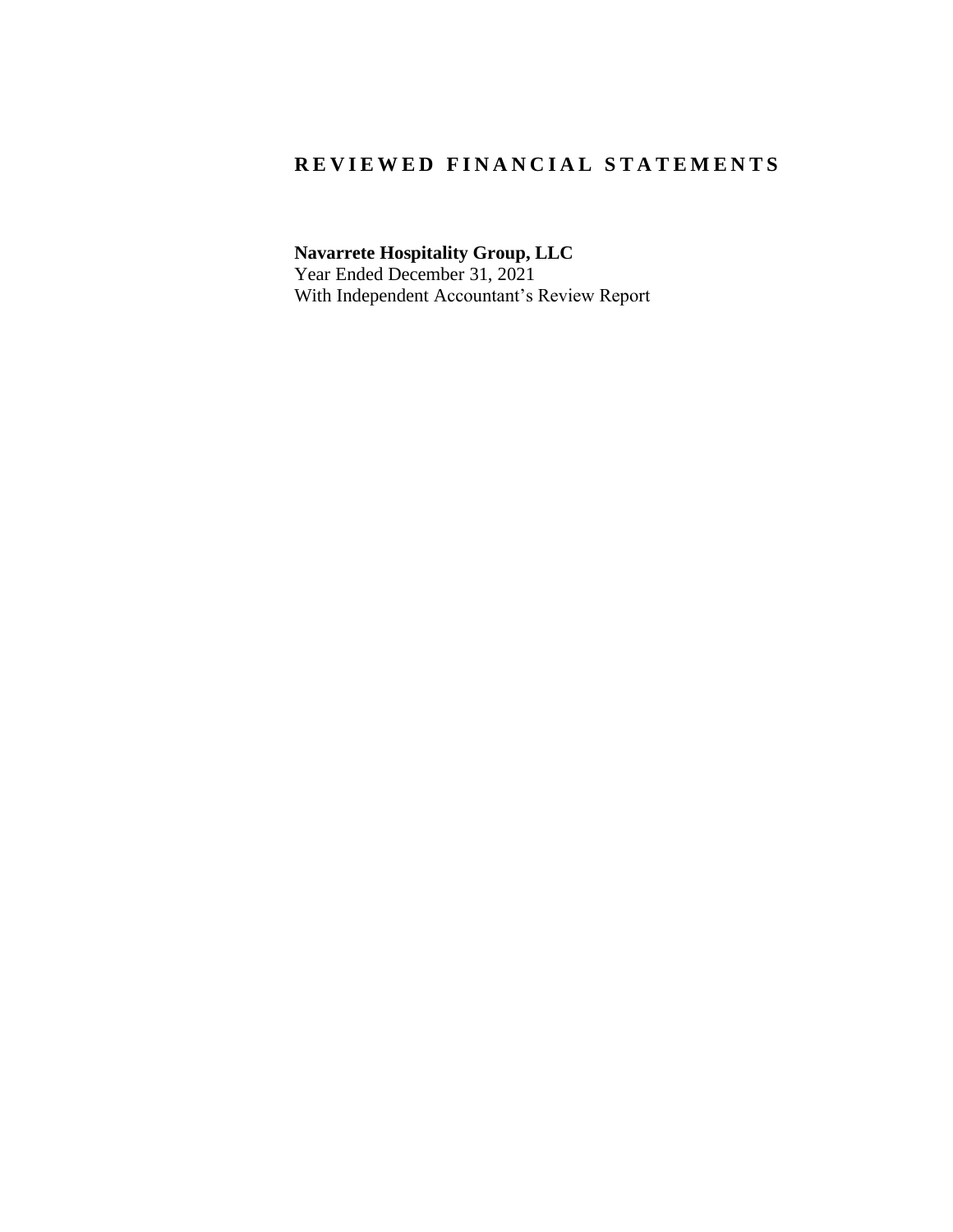## **Financial Statements**

Year Ended December 31, 2021

## **Contents**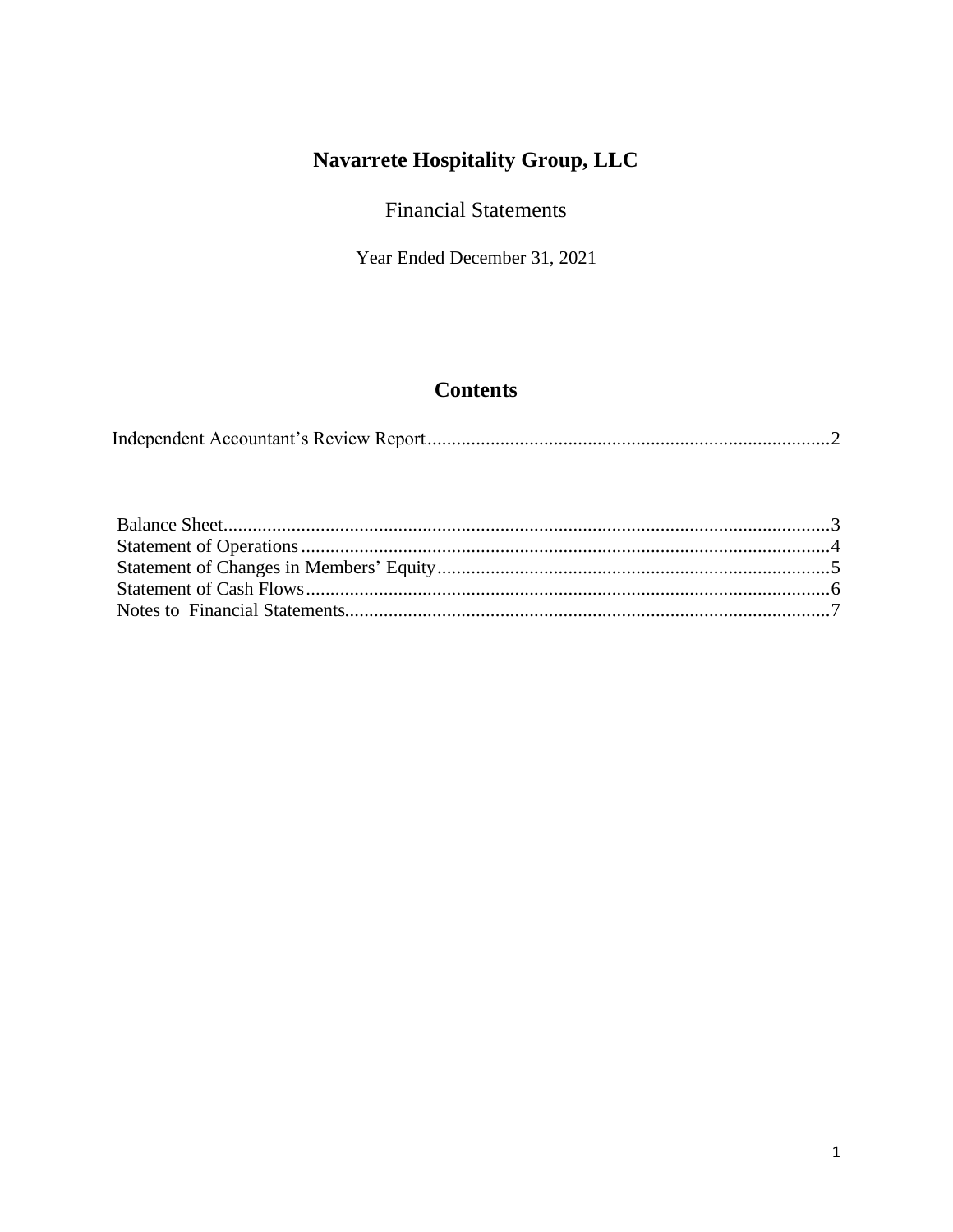Fiona Hamza, CPA Email: fhamzacpa@outlook.com Ph: 502 396 1855



### Independent Accountant's Review Report

<span id="page-2-0"></span>The Board of Directors Navarrete Hospitality Group, LLC Houston, Texas

I have reviewed the accompanying financial statements of Navarrete Hospitality Group, LLC, which comprises the balance sheet as of December 31, 2021, and the related statement of income, changes in members' equity, and cash flows from the period then ended, May 21, 2021 ("inception") to December 31, 2021 and the related notes to the financial statements. A review includes primarily applying analytical procedures to management's financial data and making inquiries of company management. A review is substantially less in scope than an audit, the objective of which is the expression of an opinion regarding the financial statements as a whole. Accordingly, I do not express such an opinion.

#### **Management's Responsibility for the Financial Statements**

Management is responsible for the preparation and fair presentation of these financial statements in accordance with accounting principles generally accepted in the United States of America; this includes the design, implementation, and maintenance of internal control relevant to the preparation and fair presentation of financial statements that are free from material misstatement whether due to fraud or error.

#### **Accountant's Responsibility**

My responsibility is to conduct the review engagements in accordance with Statements on Standards for Accounting and Review Services promulgated by the Accounting and Review Services Committee of the American Institute of Certified Public Accountants. Those standards require me to perform procedures to obtain limited assurance as a basis for reporting whether I am aware of any material modifications that should be made to the financial statements for them to be in accordance with accounting principles generally accepted in the United States of America. I believe that the results of my procedures provide a reasonable basis for our report.

I am required to be independent of Navarrete Hospitality Group, LLC, and to meet our other ethical responsibilities, in accordance with the relevant ethical requirements related to our reviews.

#### **Accountant's Conclusion**

Based on my reviews, I am not aware of any material modifications that should be made to the accompanying financial statements in order for them to be in accordance with accounting principles generally accepted in the United States of America.

**Fiona Hamza, CPA**

Erona & Hamze

Plano, Texas January 4, 2022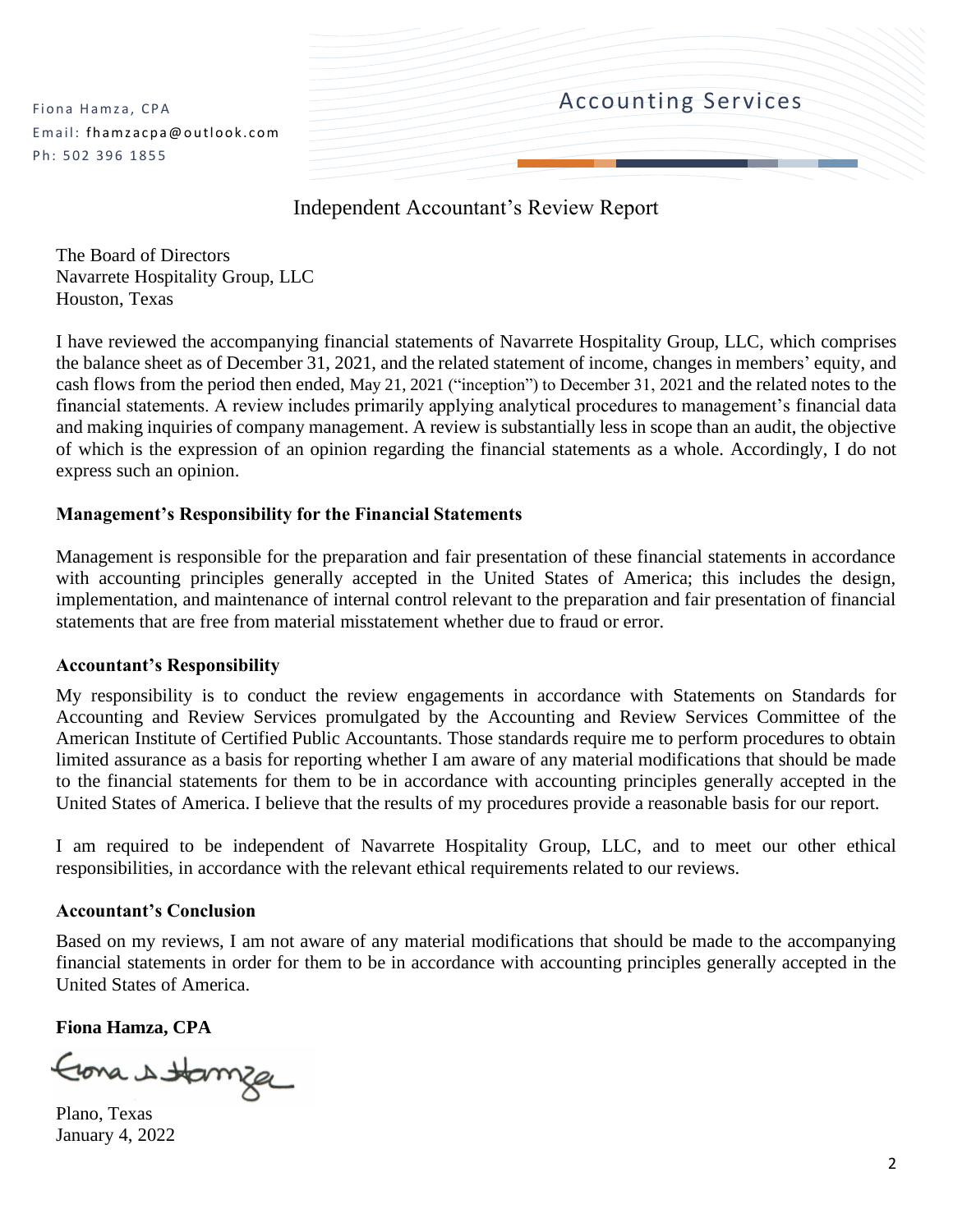## Balance Sheets

<span id="page-3-0"></span>

|                                                                       | December 31,<br>2021 |
|-----------------------------------------------------------------------|----------------------|
| <b>Assets</b>                                                         |                      |
| Current assets:                                                       |                      |
| Cash and cash equivalents (note 1)                                    | \$<br>3,500          |
| Total current assets                                                  | 3,500                |
| <b>Fixed Assets</b>                                                   |                      |
| Computer and equipment                                                | 3,200                |
| Accumulated depreciation                                              | (667)                |
| Net fixed assets                                                      | 2,533                |
| <b>Total assets</b>                                                   | \$<br>6,033          |
| <b>Liabilities and Members' Equity</b><br><b>Current liabilities:</b> |                      |
| Accrued expenses                                                      | 1,200                |
| Total current liabilities                                             | 1,200                |
| Long-term obligations                                                 |                      |
| <b>Total liabilities</b>                                              | 1,200                |
| Members' equity ( <i>note 3</i> )                                     | 4,833                |
| Total liabilities and members' equity                                 | \$<br>6,033          |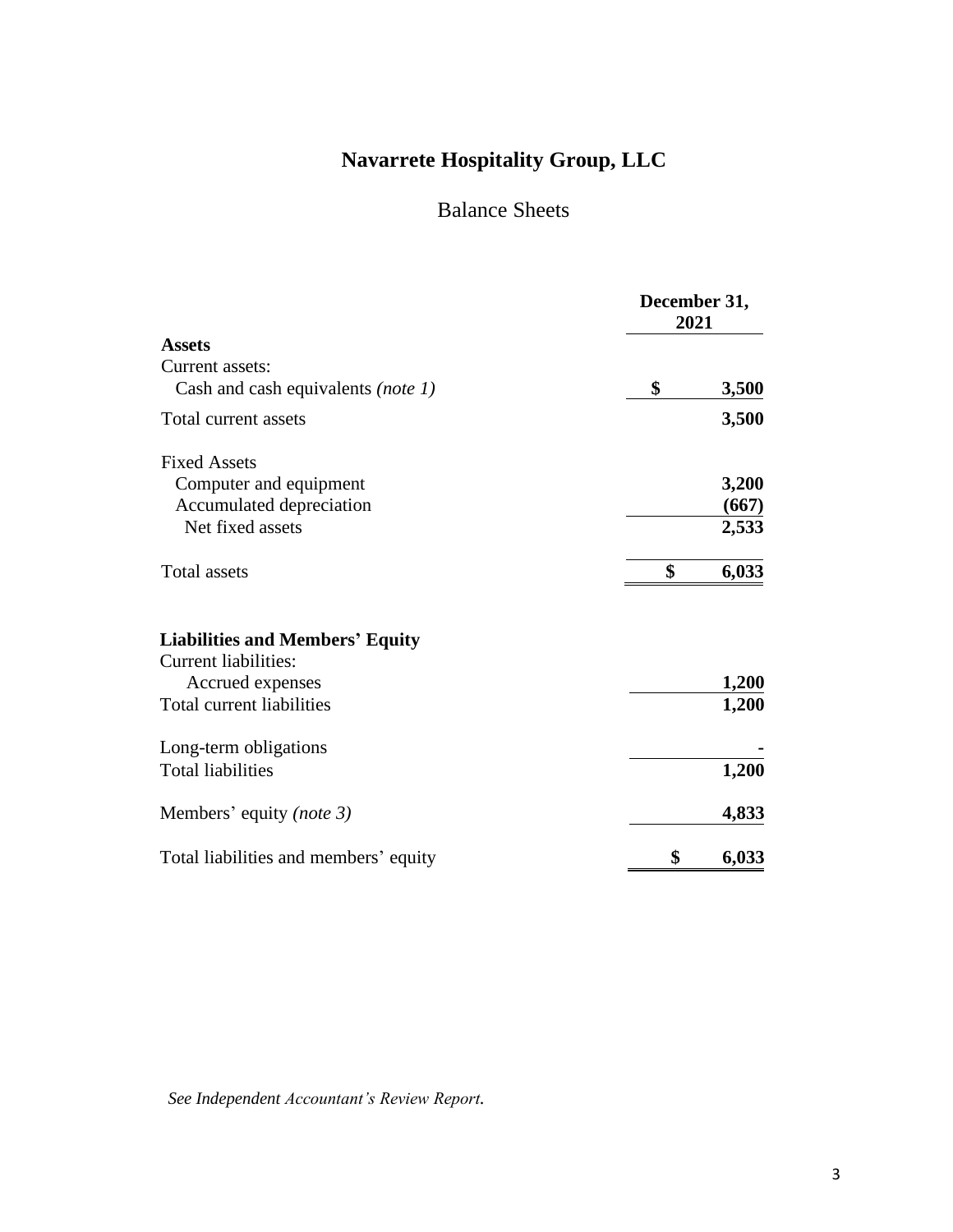Statement of Operations

<span id="page-4-0"></span>

|                             | <b>Period from May</b>   |
|-----------------------------|--------------------------|
|                             | 21, 2021                 |
|                             | (inception) to           |
|                             | <b>December 31, 2021</b> |
| Revenue                     | \$                       |
| Expenses:                   |                          |
| Accounting expense          | 1,200                    |
| Business plan development   | 200                      |
| Depreciation expense        | 667                      |
| Financing facilitation fee  | 500                      |
| Legal fees                  | 4,000                    |
| Office expense              | 600                      |
| Start-up costs              | 2,175                    |
| Website design              | <b>900</b>               |
| Total operating expenses    | 10,242                   |
| <b>Net operating loss</b>   | \$<br>(10, 242)          |
| Other income/ (expense)     |                          |
| Interest expense            |                          |
| Net other income/ (expense) |                          |
| <b>Net loss</b>             | \$<br>(10, 242)          |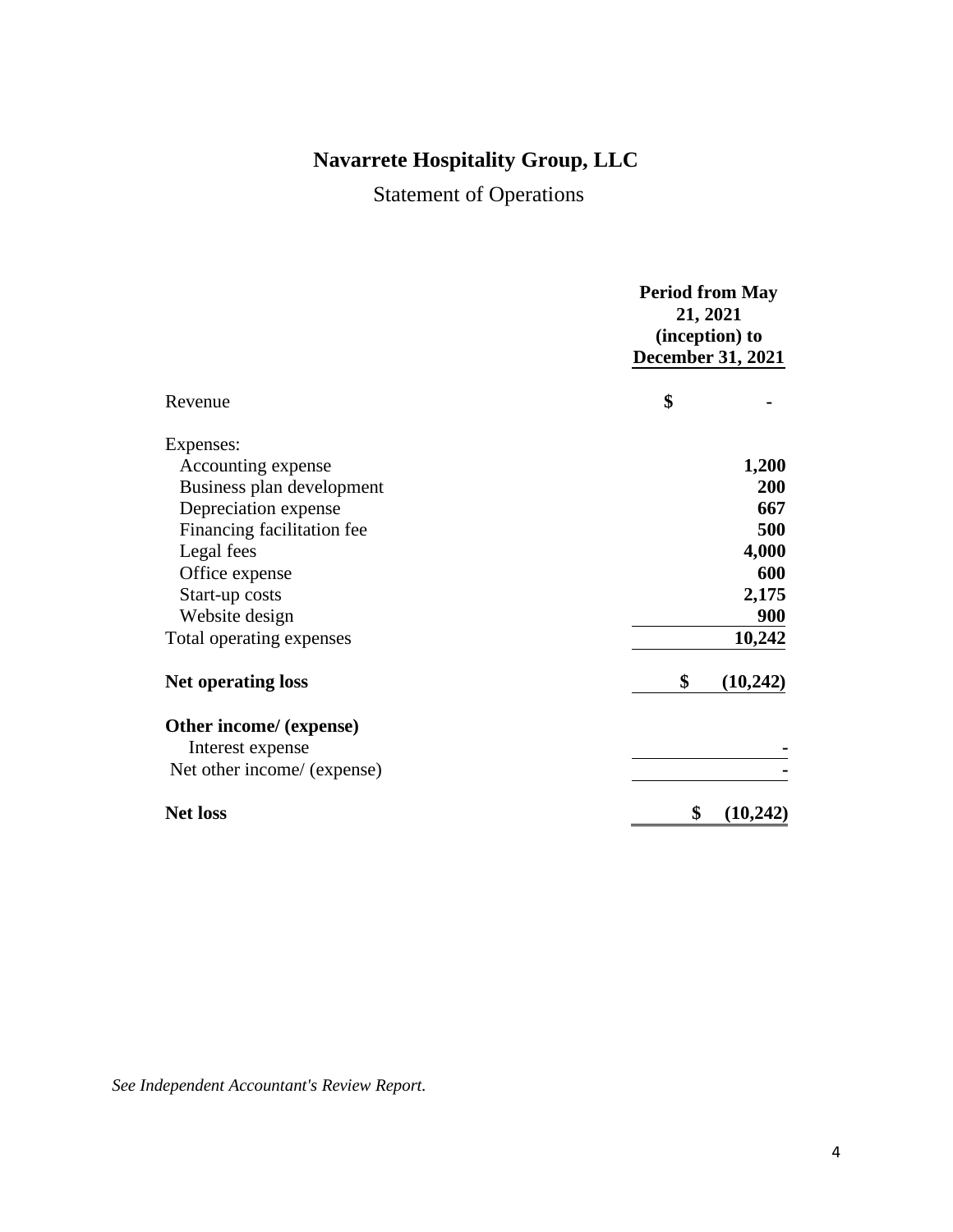Statements of Changes in Members' Equity

<span id="page-5-0"></span>

|                                             | <b>Total</b> |          |
|---------------------------------------------|--------------|----------|
| Balance at May 21, 2021 (date of inception) | S            |          |
| Plus: Member's contributions                |              | 15,075   |
| Less: Net loss                              |              | (10,242) |
| <b>Balance at December 31, 2021</b>         |              | 4,833    |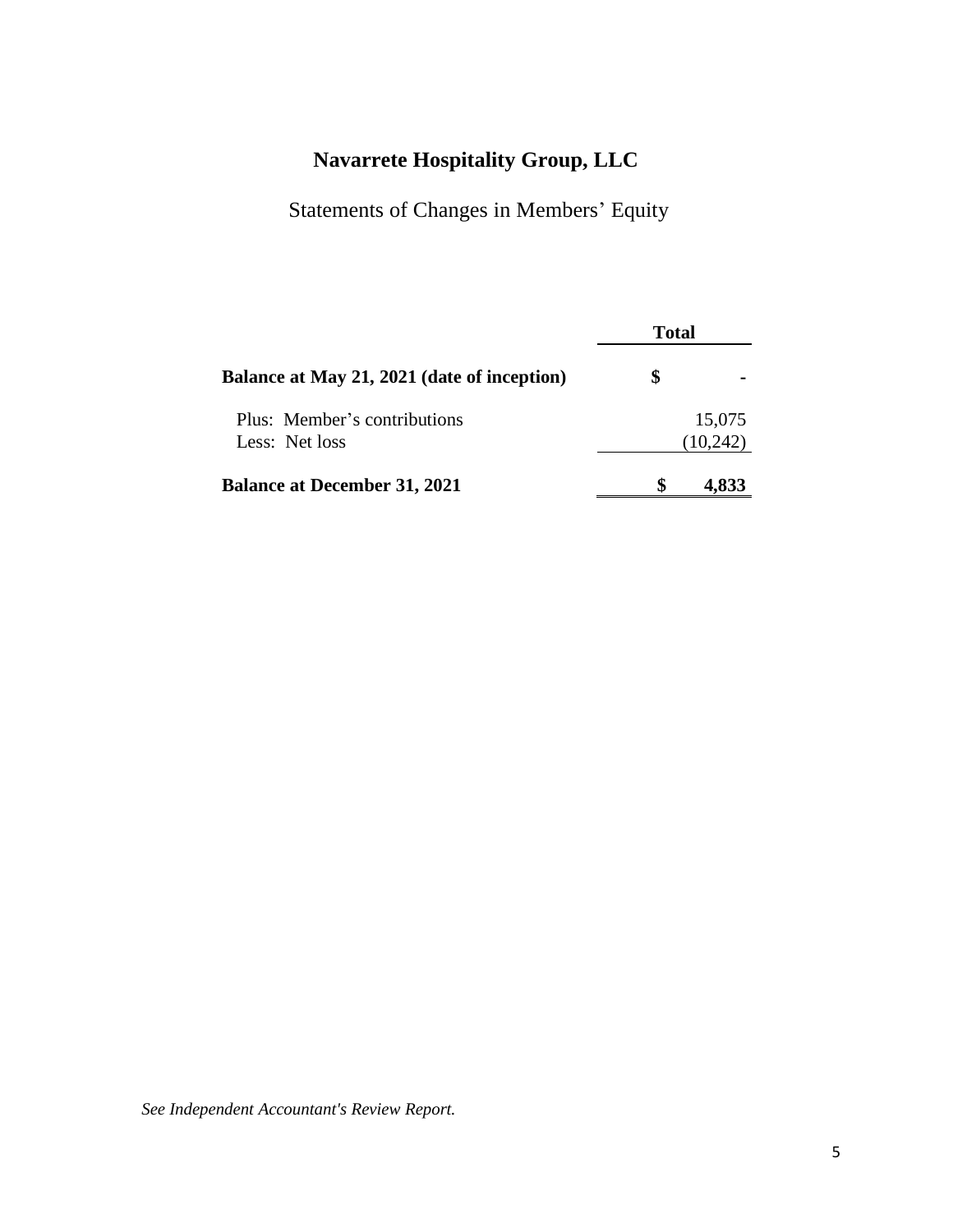## Statements of Cash Flows

<span id="page-6-0"></span>

|                                                           | Period from May 21,      |
|-----------------------------------------------------------|--------------------------|
|                                                           | 2021 (inception) to      |
|                                                           | <b>December 31, 2021</b> |
| <b>Operating activities</b>                               |                          |
| Net Loss                                                  | \$ (10,242)              |
| Add: Depreciation expense                                 | 667                      |
| Increase (decrease) in trades payable                     | 1,200                    |
| Net cash used by operating activities                     | (8,375)                  |
| <b>Investing activities</b>                               |                          |
| Property and equipment                                    | (3,200)                  |
| Net cash used in investing activities                     | (3,200)                  |
| <b>Financing activities</b>                               |                          |
| Proceeds from financing                                   |                          |
| Proceeds from capital contribution                        | 15,075                   |
| Net cash provided by financing activities                 | 15,075                   |
| Net increase in cash and cash equivalents <i>(note 1)</i> | 3,500                    |
| Cash and cash equivalents at beginning of year            |                          |
| Cash and cash equivalents at end of year                  | \$<br>3,500              |

#### **Supplemental disclosures of cash flow information:**

| Cash paid for interest     |  |
|----------------------------|--|
| Cash paid for income taxes |  |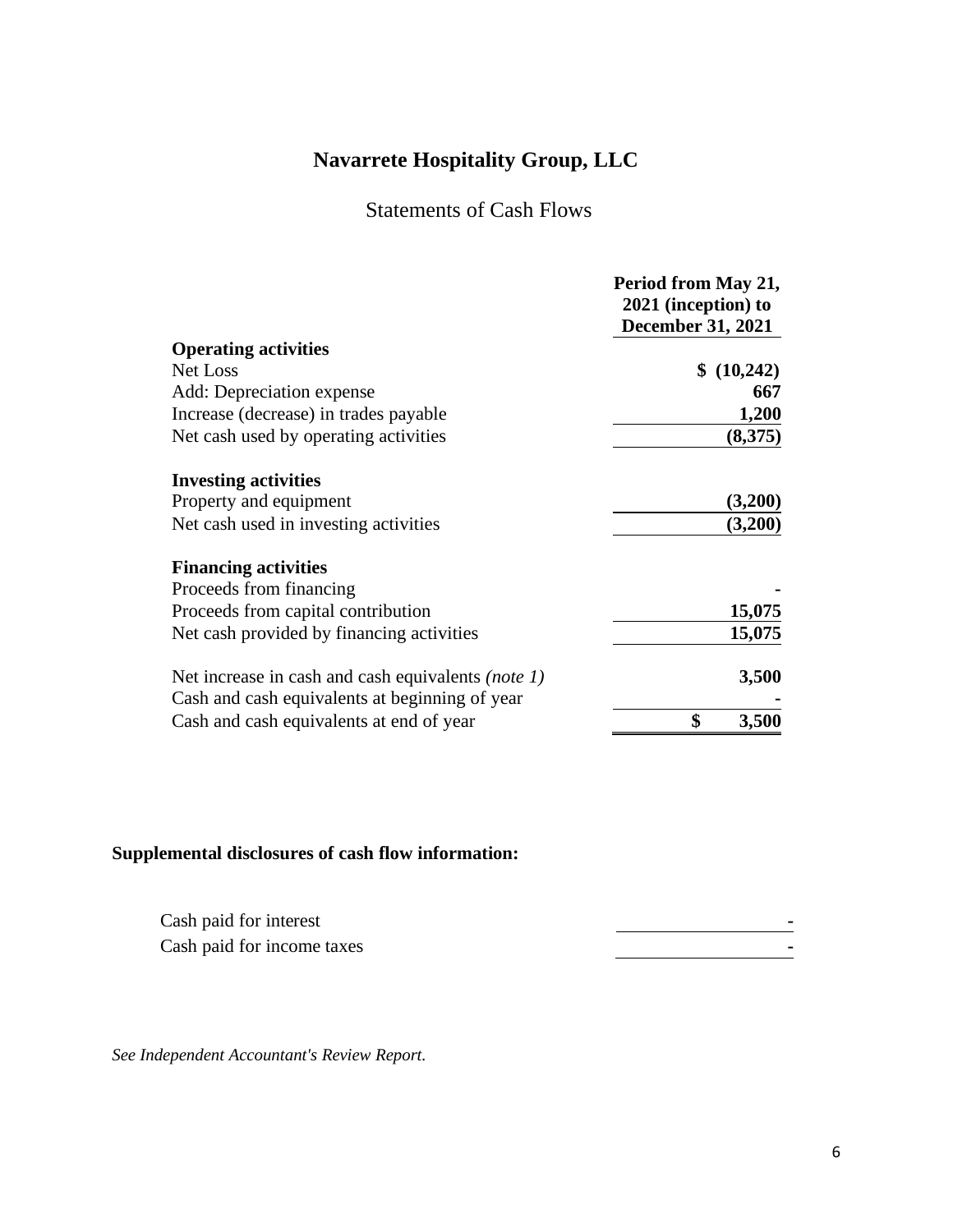### **Navarrete Hospitality Group, LLC Notes to Financial Statements December 31, 2021**

#### <span id="page-7-0"></span>**1. Business and Summary of Significant Accounting Policies**

#### *Description of Business and Basis of Presentation*

Navarrete Hospitality Group, LLC, (the Company) (Navarrete) a development stage entity was formed on May 21, 2021 ("Inception") in the state of Texas. The financial statements of Navarrete Hospitality Group, LLC (which may be referred to as the "Company", "we," "us," or "our") are prepared in accordance with accounting principles generally accepted in the United States of America ("U.S. GAAP"). The Company's headquarters are located in Houston, Texas.

Navarrete Hospitality Group (NHG) is a business that will enter in a franchise agreement with the purpose of creating and operating a franchise of Handam BBQ (Handam Franchise Group, LLC), a Texas limited liability company, and will operate out of rented facilities in Katy, TX. The business will offer distinct Korean BBQ with an outstanding premium meat dish, and family-like atmosphere this concept is well known for its charcoal grilling,

#### *Risks and Uncertainties*

The Company's business and operations are sensitive to general business and economic conditions in the U.S. and worldwide. A host of factors beyond the Company's control could cause fluctuations in these conditions. Adverse conditions may include: public health epidemics or outbreaks, recession, downturn or otherwise, government policies. These adverse conditions could affect the Company's financial condition and the results of its operations.

During the next 12 months, the Company intends to operate largely with regulation Crowdfunding campaign, and additional debt and/or equity financing as determined to be necessary. There are no assurances that management will be able to raise capital on terms acceptable to the Company. If we are unable to obtain sufficient amounts of additional capital, we may be required to reduce the scope of our planned development, which could harm our business, financial condition, and operating results. The balance sheet does not include any adjustments that might result from these uncertainties.

#### *Use of estimates*

The preparation of financial statements is in conformity with the accounting principles generally accepted in the United States requires management to make estimates and assumptions that affect the amounts reported in the financial statements and accompanying notes. Actual results could differ from those estimates.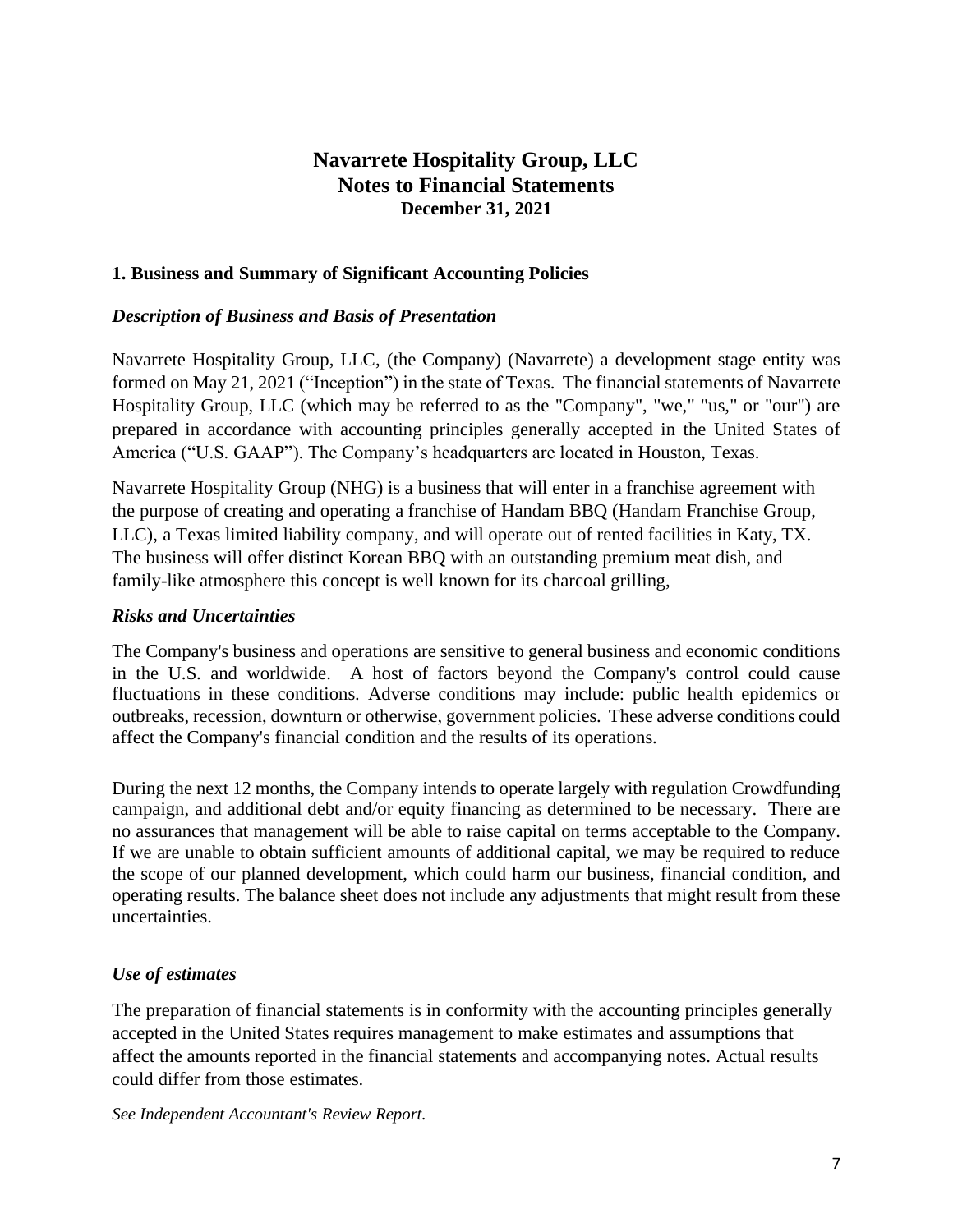### **Navarrete Hospitality Group, LLC Notes to Financial Statements (continued) December 31, 2021**

#### *Property and Equipment, Net*

Property and equipment are recorded at cost. Depreciation is computed using a straight-line midmonth convention method over the estimated useful lives of the assets, ranges primarily from three to seven years. Any assets less than thousand dollars are expensed.

Repairs and maintenance performed on equipment or software are expensed as incurred.

#### *Cash and Cash Equivalents*

Cash equivalents consist primarily of cash in the bank and short-term investments in overnight money market funds.

#### *Accounting Method*

The Company's financial statements are prepared using the accrual method of accounting. In accordance with this method of accounting, the Company recognizes revenues in accordance with Financial Accounting Standards Board ("FASB") Accounting Standards Codification ("ASC") Topic No. 606. Revenues are recognized when services are provided to the customers, in an amount that is expected in exchange for those services.

The Company recognizes revenue when all the following criteria are met:

- There is persuasive evidence of an agreement
- Service have been delivered
- The fee is fixed and determinable
- Collectability is probable, and customer creditworthiness has been verified and approved with payment expected within normal payment terms.

#### *Recent Accounting Pronouncements*

The Company has evaluated Recent Accounting Pronouncements and has determined that all such pronouncements either do not apply or their impact is insignificant to the financial statements.